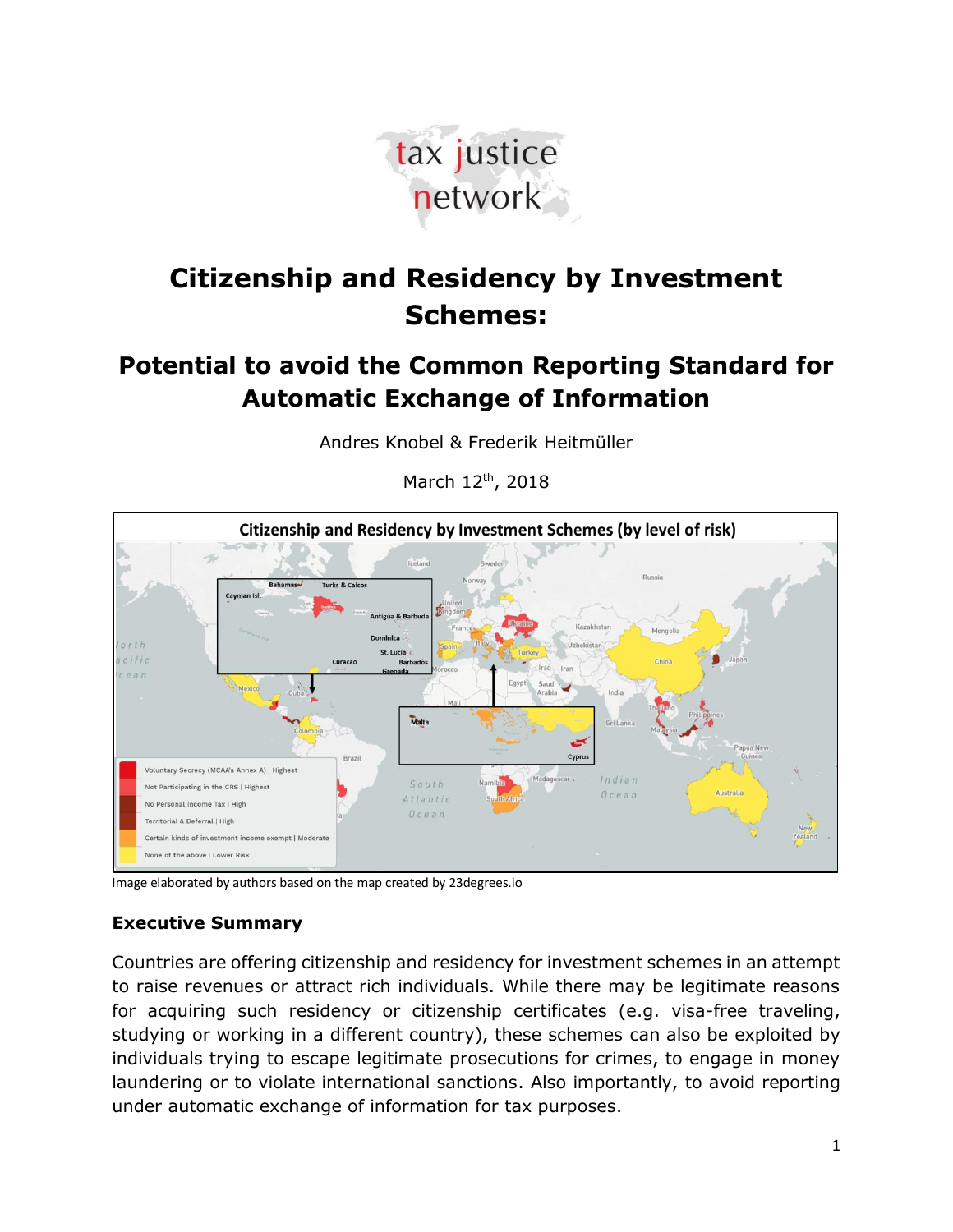The Common Reporting Standard (CRS) for automatic exchange of information requires financial institutions to determine the account holder's residency in order to share their information with the relevant jurisdiction's authority. If the account holder acquires citizenship or residency certificates, not to genuinely move to a different country but only to trick their bank and have them believe that they reside there, their relevant banking information will not be sent to the correct jurisdiction, or may not even be collected at all.

This paper describes the different factors that reduce or increase risks of citizenship and residency certificates from being used to avoid the CRS, and proposals on how to address this issue. **Annex I** contains an updated list of all the jurisdictions offering these schemes, classified by their level of risk.

#### **Contents**

| Why do individuals acquire foreign residencies or citizenships? 5                                                                            |  |
|----------------------------------------------------------------------------------------------------------------------------------------------|--|
| Factors that reduce or increase risks of residency and citizenship schemes 5                                                                 |  |
| a)                                                                                                                                           |  |
| No income tax or non-comprehensive personal income tax<br>b)                                                                                 |  |
| c)                                                                                                                                           |  |
| i.                                                                                                                                           |  |
| ii.<br>Voluntary Secrecy: listed under the MCAA's Annex A                                                                                    |  |
| Proposals to tackle residency and citizenship by investment schemes  9                                                                       |  |
| a)                                                                                                                                           |  |
| b) For countries receiving information about residents for whom they<br>have no tax returns and who appear to not be subject to tax in their |  |
| c) For countries issuing residency and citizenship schemes for                                                                               |  |
| d) For all countries, based on other schemes to avoid CRS reporting:  10                                                                     |  |
| Annex I: List of Risky Jurisdictions offering residency and citizenship by                                                                   |  |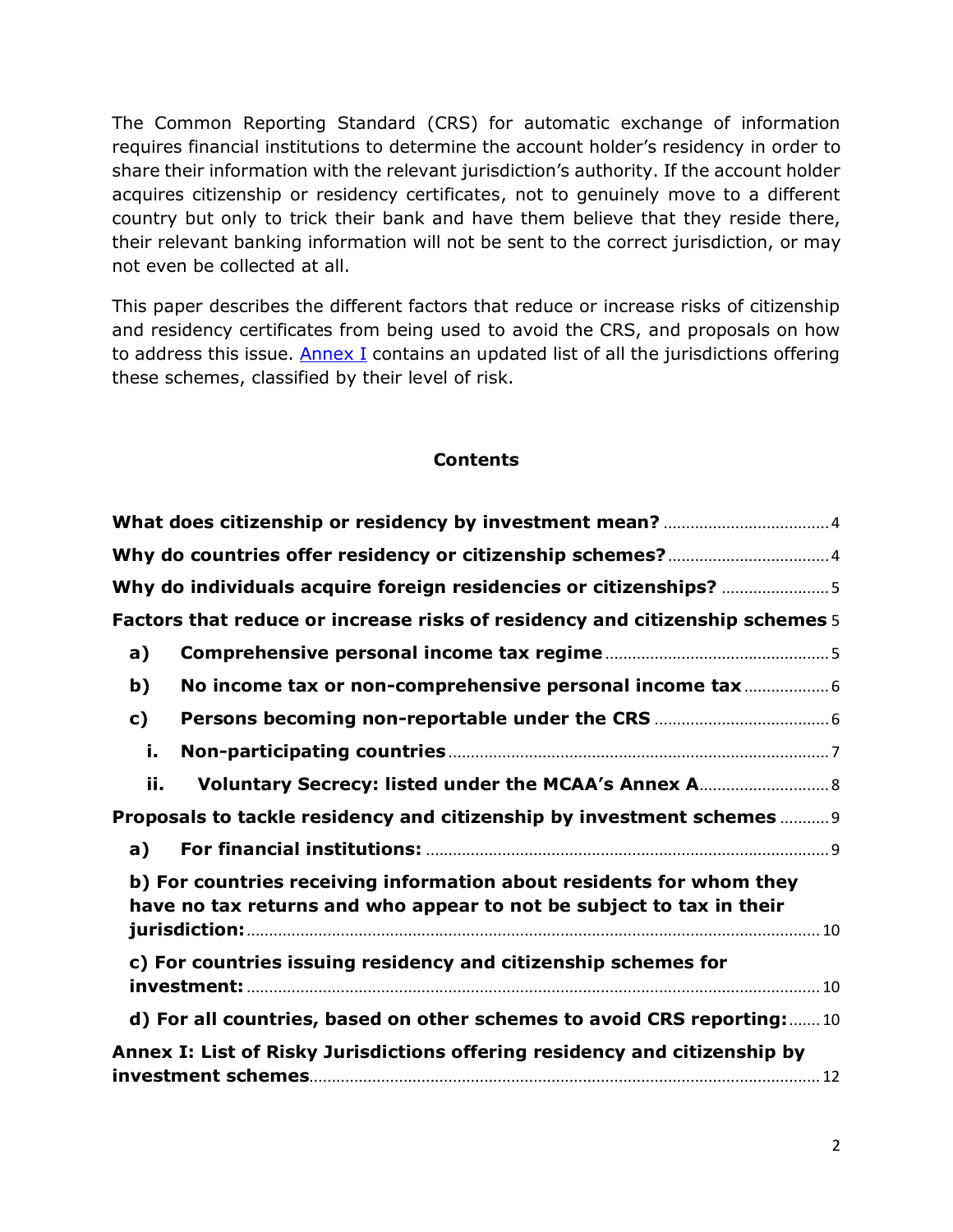#### **Introduction**

 $\overline{\phantom{a}}$ 

The OECD's [Common Reporting Standard](http://www.oecd.org/tax/automatic-exchange/common-reporting-standard/standard-for-automatic-exchange-of-financial-account-information-in-tax-matters-second-edition-9789264267992-en.htm) (CRS) for automatic exchange of financial account information depends on financial institutions determining the (tax) residency of their account holders to know which foreign authority should receive the relevant information. For example, Argentina will receive information from Germany about Argentine holding accounts in German banks, but not about Brazilian ones. Germany will send Brazilians' information to Brazil, and so on.

As we have written since 2014<sup>1</sup> describing the CRS framework and its loopholes, one way for individuals to hide their foreign bank accounts from local authorities (and thus circumvent the CRS) is to lie to their banks as to where they are "tax" resident - or simply, where they are resident. Given that many countries have no income [taxes](https://financialsecrecyindex.com/PDF/12-Consistent-Personal-Income-Tax.pdf)<sup>2</sup>, they have no concept of "tax" residency. Therefore, the CRS requires "documentary evidence" of "residency" (not necessarily "tax residency" for the reason explained above) assuming that in general a person will be resident for tax purposes where they live. Examples of documentary evidence to prove someone's residence include passports, official IDs, residency certificates, utility bills, etc.<sup>3</sup>

If account holders provide the bank with enough "evidence" to pass the due diligence test that banks are supposed to perform pursuant to the CRS, an Argentine taxpayer may end up convincing the German bank that he/she is resident in say, Antigua & Barbuda, so that his/her bank account information will be sent to the "wrong" authority (not the country where he/she actually lives: Argentina). Since Antigua & Barbuda does not levy any income tax the Argentine account holder will not have to pay any taxes there. This gets worse. In some cases, the result of faking one's residency is not that their banking information will be sent to the wrong authority,

[https://www.taxjustice.net/2017/05/30/anti-money-laundering-requirements-solve-fake](https://www.taxjustice.net/2017/05/30/anti-money-laundering-requirements-solve-fake-residency-concerns/)[residency-concerns/;](https://www.taxjustice.net/2017/05/30/anti-money-laundering-requirements-solve-fake-residency-concerns/) 27.2.2018.

<sup>&</sup>lt;sup>1</sup> See for example [https://taxjustice.net/wp-content/uploads/2013/04/TJN-141124-CRS-AIE-](https://taxjustice.net/wp-content/uploads/2013/04/TJN-141124-CRS-AIE-End-of-Banking-Secrecy.pdf)[End-of-Banking-Secrecy.pdf;](https://taxjustice.net/wp-content/uploads/2013/04/TJN-141124-CRS-AIE-End-of-Banking-Secrecy.pdf) [https://www.taxjustice.net/wp-content/uploads/2013/04/OECD-](https://www.taxjustice.net/wp-content/uploads/2013/04/OECD-CRS-Implementation-Handbook-FINAL.pdf)[CRS-Implementation-Handbook-FINAL.pdf;](https://www.taxjustice.net/wp-content/uploads/2013/04/OECD-CRS-Implementation-Handbook-FINAL.pdf) [https://www.taxjustice.net/wp-](https://www.taxjustice.net/wp-content/uploads/2013/04/TJN_AIE_ToR_Mar-1-2017.pdf)

[content/uploads/2013/04/TJN\\_AIE\\_ToR\\_Mar-1-2017.pdf;](https://www.taxjustice.net/wp-content/uploads/2013/04/TJN_AIE_ToR_Mar-1-2017.pdf) [https://www.taxjustice.net/2017/05/23/faking-residency-how/;](https://www.taxjustice.net/2017/05/23/faking-residency-how/) and

 $2$  See more information on the Financial Secrecy Index Key Indicator 12 available here: [https://financialsecrecyindex.com/PDF/12-Consistent-Personal-Income-Tax.pdf;](https://financialsecrecyindex.com/PDF/12-Consistent-Personal-Income-Tax.pdf) 3.6.2018.

<sup>&</sup>lt;sup>3</sup> See CRS Commentaries to Section III, page 113: [https://www.keepeek.com//Digital-Asset-](https://www.keepeek.com/Digital-Asset-Management/oecd/taxation/standard-for-automatic-exchange-of-financial-account-information-for-tax-matters_9789264216525-en#page114)[Management/oecd/taxation/standard-for-automatic-exchange-of-financial-account](https://www.keepeek.com/Digital-Asset-Management/oecd/taxation/standard-for-automatic-exchange-of-financial-account-information-for-tax-matters_9789264216525-en#page114)[information-for-tax-matters\\_9789264216525-en#page114;](https://www.keepeek.com/Digital-Asset-Management/oecd/taxation/standard-for-automatic-exchange-of-financial-account-information-for-tax-matters_9789264216525-en#page114) 3.6.2018.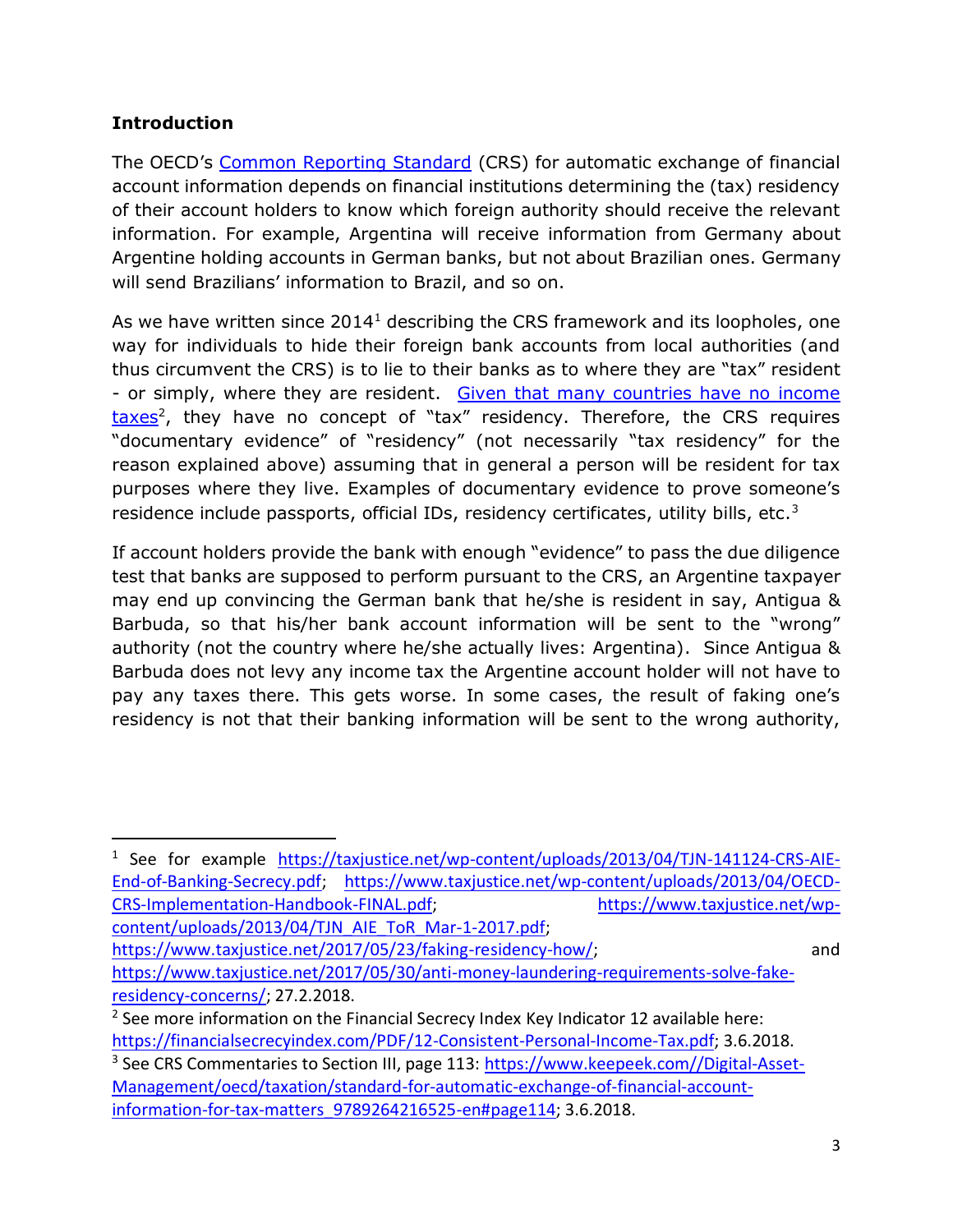but that it will not be shared at all. Their information may not even be collected in the first place<sup>4</sup>.

### <span id="page-3-0"></span>**What does citizenship or residency by investment mean?**

Most countries offer a way for foreigners to acquire citizenship or permanent/longterm-residence status. With regards to citizenship, the most common means are marriage or a stay of several years in the country. Permanent/long-term status is often granted for purposes such as education, work or running a business. Importantly, this implies in general that the person will also live in the country in which he/she acquires such a status. However, there is a growing number of countries that grant citizenship or long-term/permanent-resident status to people who only undertake a *passive* investment, such as for example in real estate, a national development fund or shares of a domestic company. This, on the other hand, implies that people might not actually live in the country but use the status and the accompanying documents (such as passports and ID cards) mainly for other purposes.

#### <span id="page-3-1"></span>**Why do countries offer residency or citizenship schemes?**

 $\overline{\phantom{a}}$ 

Short answer: money. Long answer: When it comes to tax residency, countries may not only offer, but rather impose tax residency. For example, if someone spends 183 days in one country, s/he may become tax resident there and be required to pay taxes there, since s/he is enjoying that country's infrastructure or other public services for which s/he should pay their fair share. In that case, individuals would likely try their best to *avoid* becoming tax residents in those countries (e.g. by staying very few days there), especially if that country has high taxes and/or no treaty to avoid double taxation with their other country of residence.

But when a country levies no income tax and still offers residency or even citizenship, it's clear that it must be getting something else in return: either attracting a very skilled person (causing a brain drain from other countries), very rich people, or directly getting money (e.g. investment) in exchange for the possibility to 'live' in

<sup>&</sup>lt;sup>4</sup> In principle, financial institutions have to collect and report information about account holders who are "reportable persons" under the CRS, meaning persons whose information has to be reported to a foreign authority. However, a person (account holder) will be considered "nonreportable" if he/she is resident in a country that is not participating in the CRS, or that has chosen "voluntary secrecy" (see below) whereby the country will send but not receive information. In both cases no information will have to be sent to that country's authorities, and that's why that person will be considered "non-reportable" by their bank, so no information will have to be collected for CRS purposes. See more details on the Handbook for CRS Implementation, page 45, here: [https://www.oecd.org/tax/exchange-of-tax](https://www.oecd.org/tax/exchange-of-tax-information/implementation-handbook-standard-for-automatic-exchange-of-financial-information-in-tax-matters.pdf)[information/implementation-handbook-standard-for-automatic-exchange-of-financial](https://www.oecd.org/tax/exchange-of-tax-information/implementation-handbook-standard-for-automatic-exchange-of-financial-information-in-tax-matters.pdf)[information-in-tax-matters.pdf;](https://www.oecd.org/tax/exchange-of-tax-information/implementation-handbook-standard-for-automatic-exchange-of-financial-information-in-tax-matters.pdf) 3.6.2018.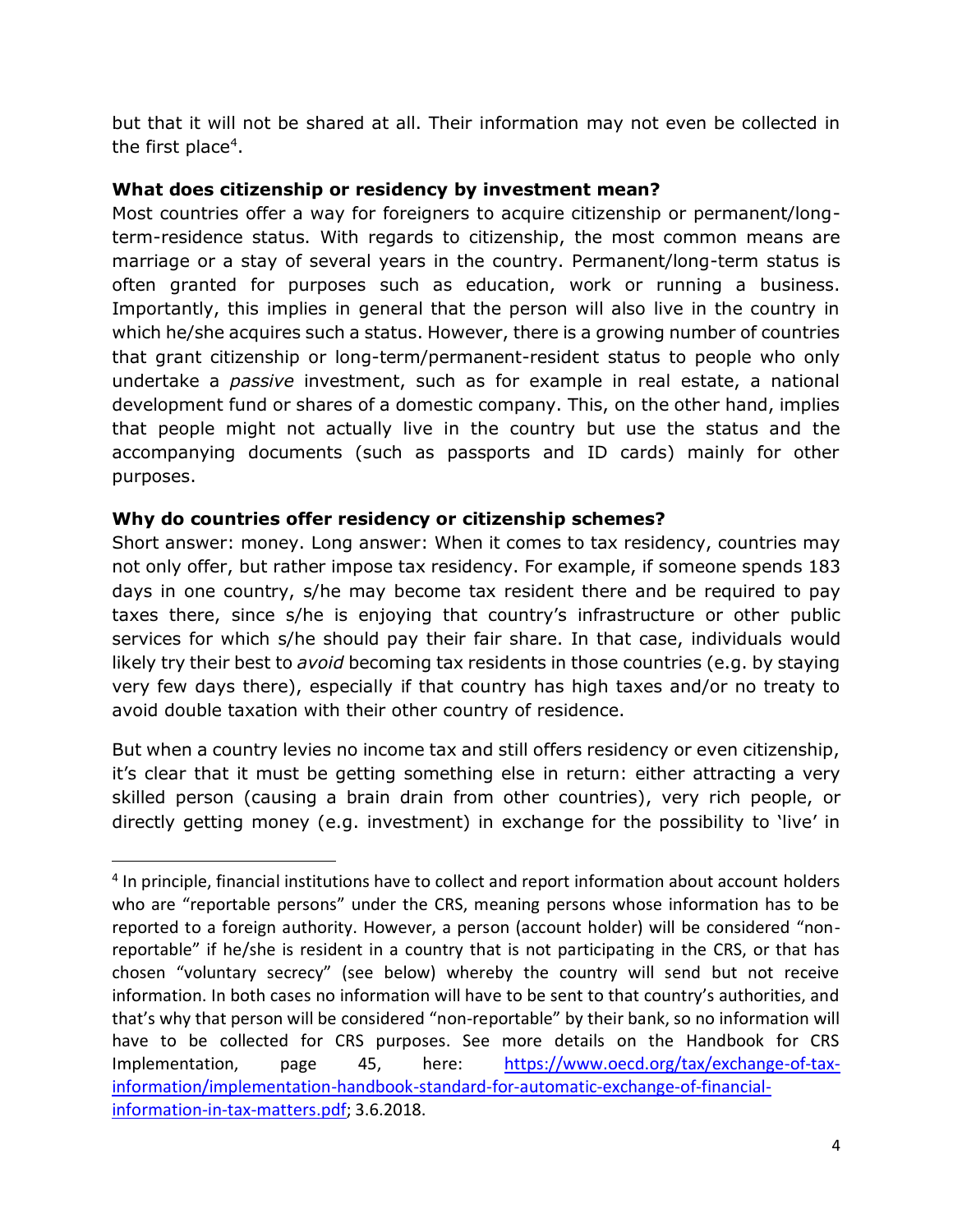that country. Small island secrecy jurisdictions<sup>5</sup> have been openly engaging in these residency and citizenship schemes in an attempt to raise more revenue.

## <span id="page-4-0"></span>**Why do individuals acquire foreign residencies or citizenships?**

There are many legitimate reasons why someone would be interested in holding more than one residency or citizenship. For instance, they may actually be willing to migrate to, or at least work or study for some time in a different country. It may be a guarantee in case they or their children want to do it in the future. It can also be to facilitate traveling if their new citizenship allows visa-free visits to other countries. But it can also be used for the wrong reasons: to escape a legitimate prosecution in one country by fleeing to another one, to engage in [money laundering or violate](https://www.cbsnews.com/news/60-minutes-citizenship-passport-international-industry/)  [international sanctions](https://www.cbsnews.com/news/60-minutes-citizenship-passport-international-industry/)<sup>6</sup>, or, the main purpose of this paper: to avoid CRS reporting, for example to hide from authorities money related to tax evasion, corruption or money laundering.

## <span id="page-4-1"></span>**Factors that reduce or increase risks of residency and citizenship schemes**

## **a) Comprehensive personal income tax regime**

 $\overline{a}$ 

<span id="page-4-2"></span>The only factor that actually reduces risks of these schemes relates to countries with a comprehensive<sup>7</sup> personal income tax regime. If a country requires all resident

[https://www.cbsnews.com/news/60-minutes-citizenship-passport-international-industry/;](https://www.cbsnews.com/news/60-minutes-citizenship-passport-international-industry/) 27.2.2018

 $<sup>7</sup>$  Based on the Finan[cial Secrecy Index' key indicator 12](https://financialsecrecyindex.com/PDF/12-Consistent-Personal-Income-Tax.pdf), a comprehensive personal income tax</sup> (PIT) regime implies that a country has a regime that: "applies the same tax base rules and a rate above zero percent equally to all natural persons considered tax residents. Any opt out from the general tax regime in a certain jurisdiction, e.g. through lump sum tax regimes for new residents, or residents considered to be non-domiciled for tax purposes, would imply that the jurisdiction does not have a single uniform PIT. Furthermore, the single uniform PIT's tax base would need to include all income a tax resident is entitled to or paid anywhere in the world (worldwide income criterion). If (some or all) overseas income can remain untaxed, either because the jurisdiction only applies a territorial tax base or taxes on a remittance and/or accrual basis only, the PIT would not be considered comprehensive. For the question of a comprehensive PIT, the top personal income tax rate is disregarded. In addition, the PIT needs to be complete in terms of the income covered. All capital gains earned worldwide should be part of PIT or be taxed separately – either as part of another tax, e.g. wealth tax, or independently - for the PIT to be considered complete. The same applies for any specific types of income, especially investment income: any investment income should not be exempt nor excluded from the overall tax base, or it should be taxed independently. For example, a jurisdiction that does not tax dividends, capital gains or income derived from foreign sources is therefore considered as having an incomplete PIT. Many jurisdictions, however, allow for tax exemption on capital gains from the sale of a

<sup>5</sup> [http://www.caymanfinancialreview.com/2014/04/07/economic-citizenship-and-residency](http://www.caymanfinancialreview.com/2014/04/07/economic-citizenship-and-residency-programs/)[programs/;](http://www.caymanfinancialreview.com/2014/04/07/economic-citizenship-and-residency-programs/) 27.2.2018.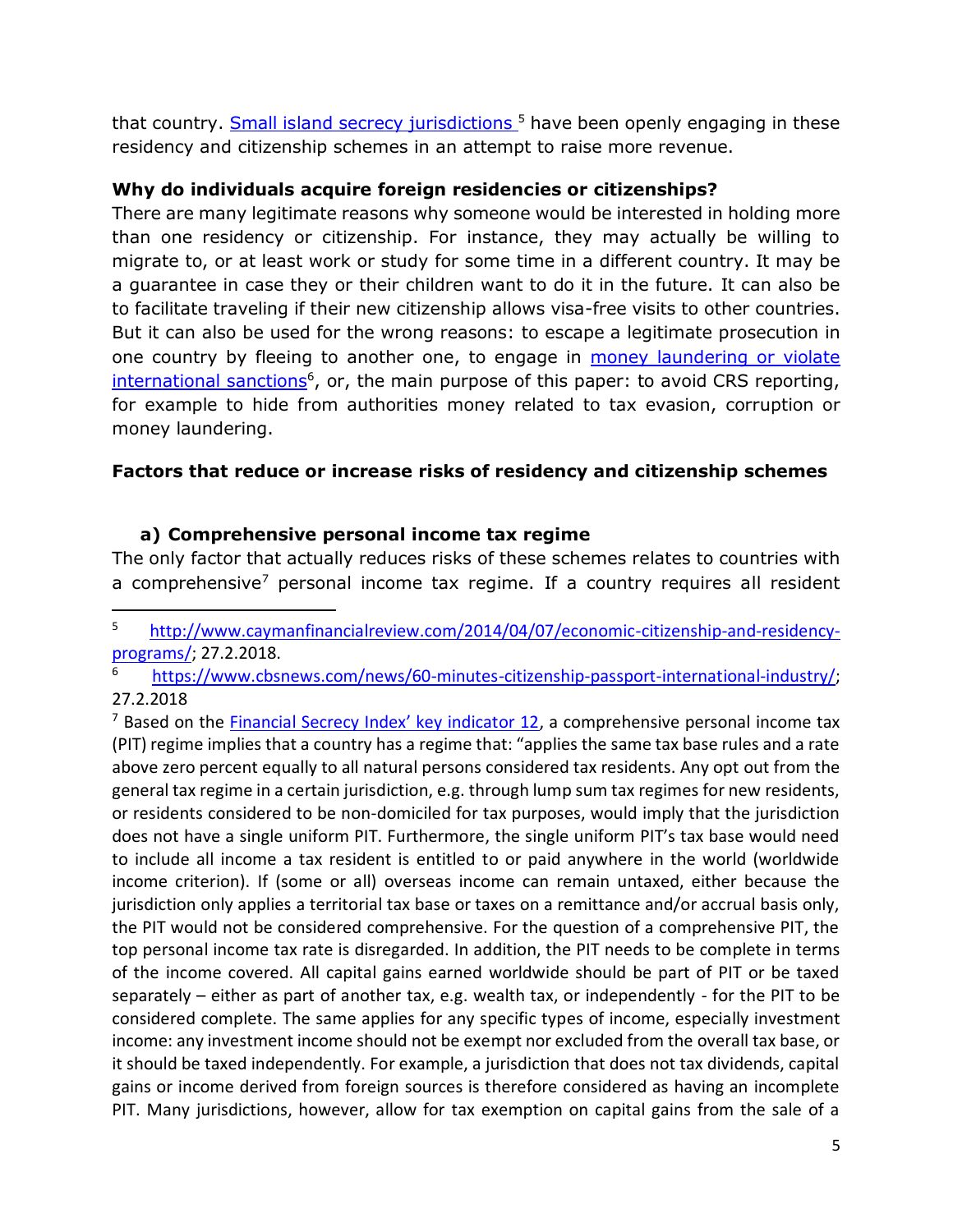individuals to pay taxes on their worldwide income, it would make very little sense for any person to willingly become a tax resident there: why pretend to be a resident somewhere else, if that will result in actually paying as much or even more taxes?

#### **b) No income tax or non-comprehensive personal income tax**

<span id="page-5-0"></span>Contrary to the above situation, if a country levies no income tax, or has a very low income tax rate or has no comprehensive personal income tax, it will make a lot of sense to pretend to be a resident from there, for example by acquiring a residency or citizenship certificate in exchange for a payment or investment. If a person's banking information ends up in the authorities of their "sham<sup>8</sup>" country of residency that levies no income tax, their situation will actually be better: they will have to pay no taxes at all, or at least less taxes than if their real country of residence got the information.

In other words, by levying no income tax or having no comprehensive personal income tax regime, a country's residency or citizenship by investment scheme becomes riskier.

#### **c) Persons becoming non-reportable under the CRS**

 $\overline{\phantom{a}}$ 

<span id="page-5-1"></span>In addition to paying no taxes for pretending to be a resident from another country (the point above), residency and avoidance schemes can ensure greater anonymity.

If a person acquires a residency or citizenship of country X to convince their foreign bank that they are tax resident there, country X will probably receive that person's banking information, although it would probably have few consequences for that person, assuming that country X has no comprehensive personal income tax regime. This way the person would achieve their goal: their banking information won't be shared with their real country of residence, but only with country X (where no taxes are owed). However, this is still not ideal from a secrecy point of view. It's even "better" for a person trying to hide from authorities, if their information is not collected<sup>9</sup> or reported at all (not even to the 'wrong' country). This can be achieved

private home or from real estate held longer than a certain number of years. We consider the PIT to be complete as long as the exemption from capital gains taxation on real estate applies after holding it for longer than 3 years or if it only applies to a privately held home".

<sup>&</sup>lt;sup>8</sup> We call these "sham" residencies because the person may still live and work in country X while pretending to be a resident from country O, simply because they hold a residency certificate obtained in exchange for money.

 $9$  By "collection" of information we refer to all the data and procedures that banks should follow pursuant to the CRS, which may, or may not be the same as other information collection processes that banks have to follow. For example, banks are supposed to collect information on their account holders pursuant to Anti-Money Laundering (AML) and Know Your Client (KYC) procedures. Depending on the country, however, the information collected pursuant to other rules such as KYC may not be enough for CRS purposes, for example to determine the residence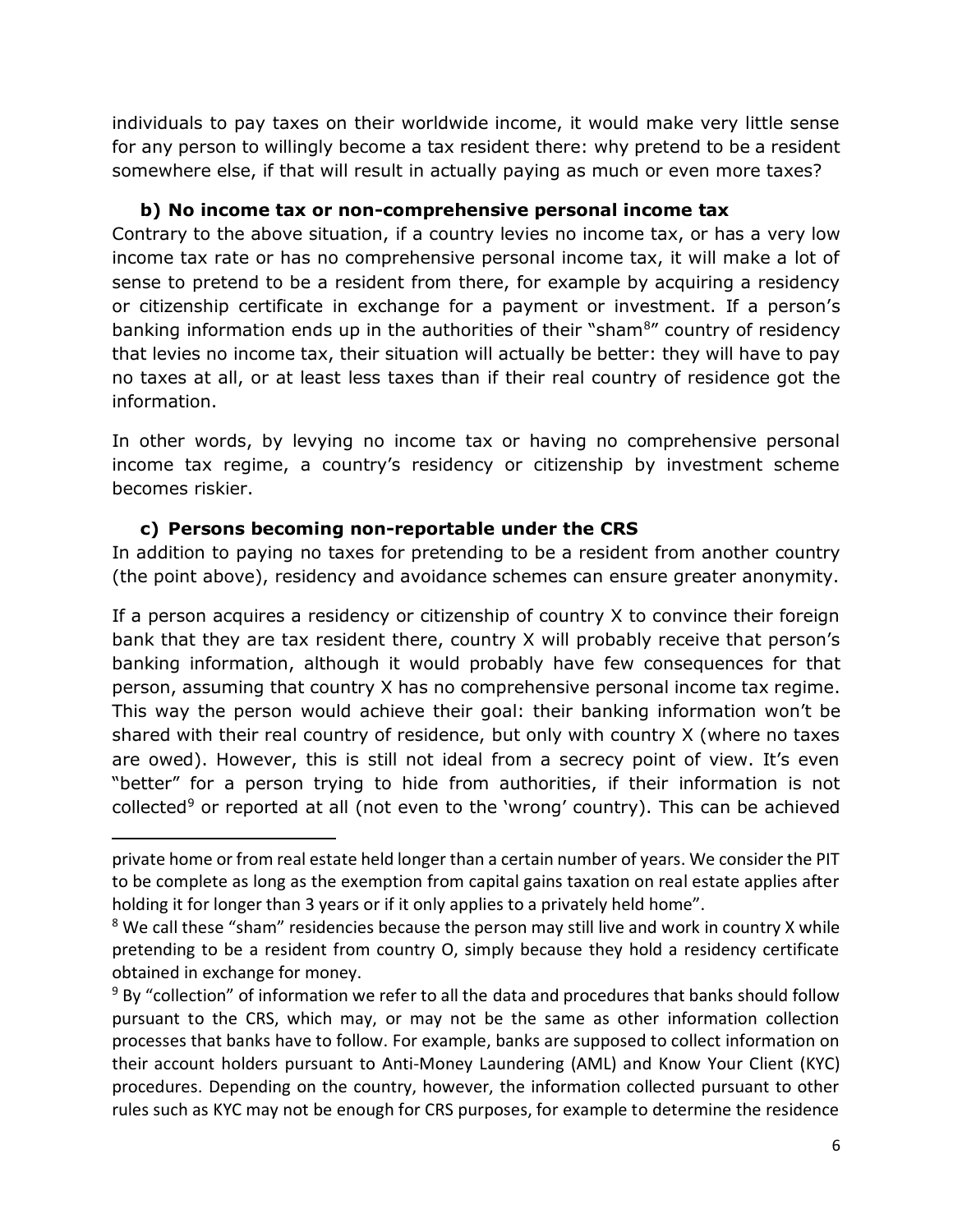in two ways: either the sham country of residence (country X) is not participating in the CRS (yet), or the sham country of residence is listed under the Multilateral Competent Authority Agreement's Annex A.

## **i. Non-participating countries**

 $\overline{\phantom{a}}$ 

<span id="page-6-0"></span>In principle, countries will only be exchanging information automatically with other countries participating in the CRS. Therefore, banks need not collect and report any information on account holders who prove themselves resident in non-participating countries. In other words, why would a bank in country Z collect information of a resident of country N (a country not participating in the CRS) if authorities of country Z won't share any information with authorities of country N? It would be useless.

Nevertheless, since many financial institutions expect all countries to eventually implement the CRS, they have shown interest in collecting all CRS-relevant information on all account holders at the same time, regardless if they are resident in a country that already participates in the CRS or not. This is called the "wider approach<sup>"10</sup>. Banks may prefer this to reduce costs. Otherwise, if banks collect information only on residents of countries that already implement the CRS, they will have to run their due diligence again on all of their accounts every time a new country joins the CRS. This would be a waste of money and time.

Regardless of whether the country chooses the wider approach or the 'wider-wider' approach, no information will be shared with a non-participating country until an agreement is signed. Therefore, the individual pretending to be a resident of a nonparticipating country will still enjoy a good level of secrecy (their banking information will still not be exchanged with any foreign authority, not even with the "wrong" one). Nevertheless, there will be more or less information available on him/her, depending on the case:

- If the country chose the wider-wider approach, banks will collect information on all account holders (regardless of whether they are resident in a participating jurisdiction or not) and send this information to their local authorities (who will only exchange information with participating countries,

of every person, including "controlling persons" of some entities, considered reportable under the CRS.

 $10$  As th[e OECD Portal](http://www.oecd.org/tax/automatic-exchange/crs-implementation-and-assistance/crs-by-jurisdiction/crs-by-jurisdiction-2018.htm) shows, most countries have decided to impose the "wider approach" on all of their local financial institutions. However, some countries like Austria and Switzerland are letting their own financial institutions choose whether to apply the wider approach or not. Some countries may go further and impose the "wider-wider approach", where banks not only collect information on all non-residents, but also file this information to local authorities, who will hold - but not send - the banking data of residents in non-participating countries until CRSrelationships are established with those countries. The OECD doesn't publish the list of countries choosing the wider-wider approach.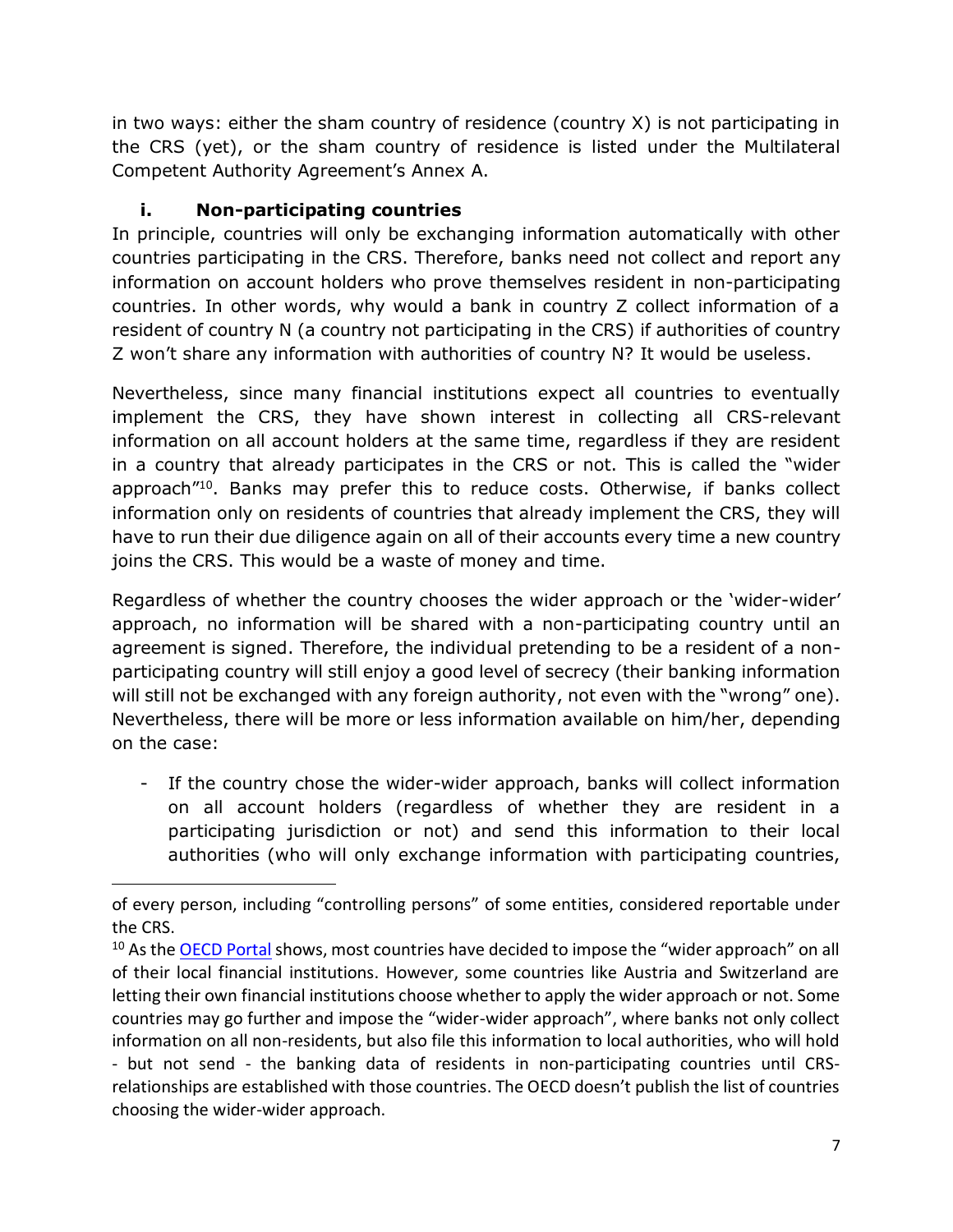and hold the information from non-participating countries until an agreement with them is signed). While information on account holders from nonparticipating countries cannot be sent yet pursuant to the CRS, maybe a spontaneous exchange of basic information takes place or the authorities [publish statistics about deposits in their territory by country of origin](https://www.taxjustice.net/wp-content/uploads/2013/04/TJN_AIE_ToR_Mar-1-2017.pdf)<sup>11</sup> – there is a bit of risk for the individual trying to avoid CRS reporting.

- The wider approach is the same as above, but the bank (instead of authorities) will hold the information on account holders residents in non-participating countries (the bank will not send this information even to its own authorities) – this is better for an individual trying to avoid CRS reporting, because there is no risk of spontaneous exchanges of information or publication of statistics.
- If the country doesn't choose even the wider approach, or lets their banks decide what to do, banks will not need to collect any information on residents of non-participating countries for CRS purposes (the best option for the person trying to avoid CRS reporting).

#### **ii. Voluntary Secrecy: listed under the MCAA's Annex A**

<span id="page-7-0"></span>Countries implementing the CRS need to have a legal framework enabling automatic exchanges. While it is possible to do this bilaterally (e.g. signing double tax agreements or tax information exchange agreements that allow automatic exchanges pursuant to the CRS), most countries are choosing the multilateral route: they are parties to the OECD Multilateral Convention on Administrative Assistance in Tax Matters (the Multilateral Tax Convention) and they signed the Multilateral Competent Authority Agreement (MCAA).

The MCAA (incomprehensively to the authors of this paper) allows countries to choose "voluntary secrecy" by being listed under Annex A. This means that they will have to collect and send information, but they will receive no information from any other country. (This option is quite puzzling because countries need not do anything with the information, they could simply discard it upon receiving it. But why refuse to receive information at all, if this information could ever become relevant for non-tax purposes, such as for fighting corruption or money laundering? – supposing countries get authorised to use the data for these non-tax purposes).

The OECD doesn't explicitly identify countries that have chosen voluntary secrecy, but it is possible to identify some of them by looking at the number of activated relationships the OECD does publish. As shown by the list of activated relationships, countries sending information to other jurisdictions but receiving no information from any other country have very likely chosen voluntary secrecy (it is also possible that

 $\overline{a}$ 

<sup>11</sup> See page 37 here: [https://www.taxjustice.net/wp](https://www.taxjustice.net/wp-content/uploads/2013/04/TJN_AIE_ToR_Mar-1-2017.pdf)[content/uploads/2013/04/TJN\\_AIE\\_ToR\\_Mar-1-2017.pdf;](https://www.taxjustice.net/wp-content/uploads/2013/04/TJN_AIE_ToR_Mar-1-2017.pdf) 3.6.2018.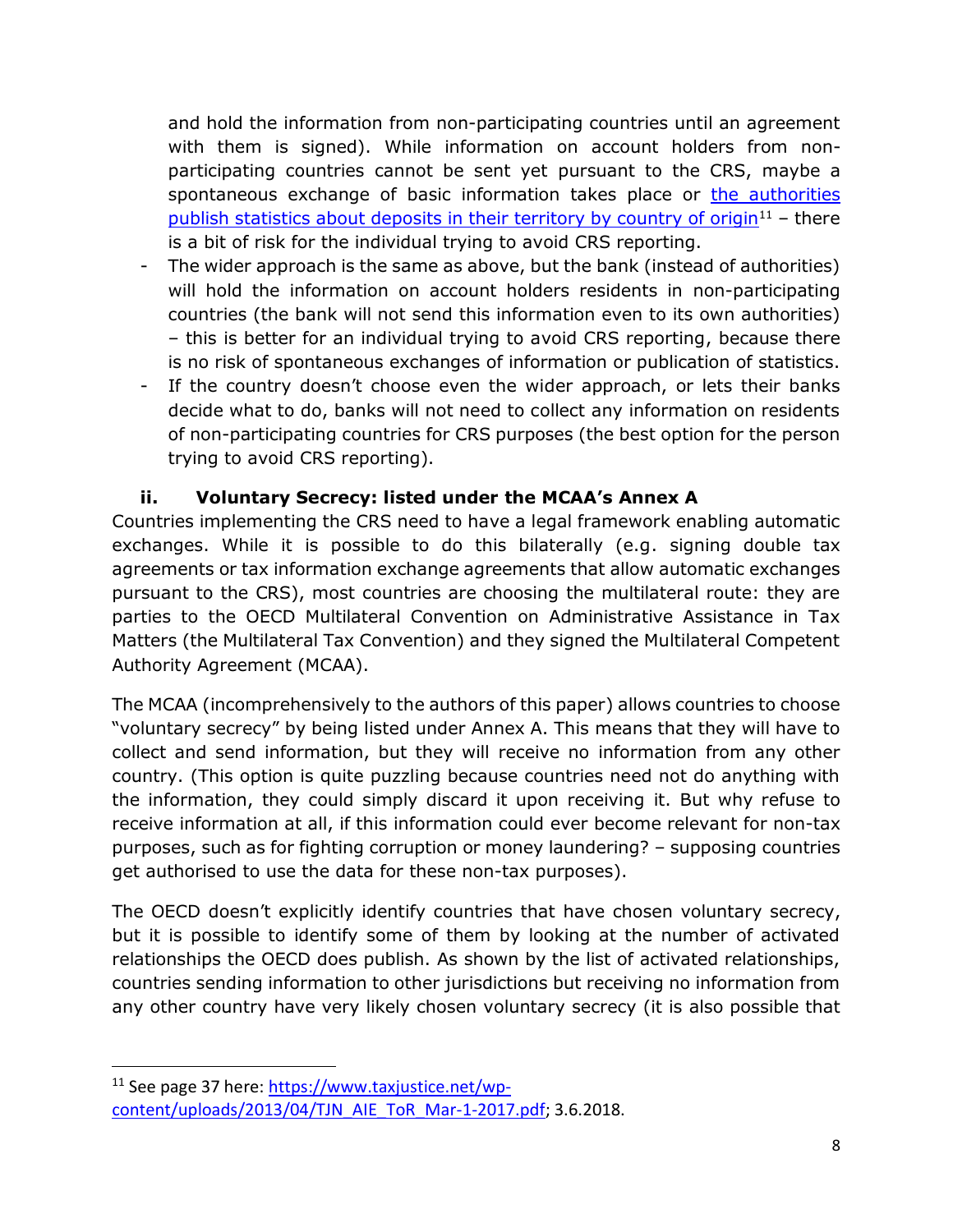they aren't receiving information because they do not yet meet with confidentiality requirements).

In other words, residents of countries that have chosen voluntary secrecy will automatically become non-reportable: banks need not collect any information about their residents, even if their country chose the wider approach, because these residents will always be non-reportable, so their information will never be sent to any authority.

We believe that countries could be choosing voluntary secrecy to promote their residency and citizenship schemes even more, by allowing anyone who holds a certificate to become non-reportable under the CRS.

The list of all countries offering residency and citizenship by investment schemes, including their risk factors are available in [Annex I.](#page-11-0)

#### <span id="page-8-0"></span>**Proposals to tackle residency and citizenship by investment schemes**

#### **a) For financial institutions:**

<span id="page-8-1"></span>Whenever it is determined - either through self-certification or through the financial institutions' own indicia search (pursuant to the CRS due diligence) - that an account holder or controlling person is resident in a risky jurisdiction mentioned in Annex I (including anyone who would be considered a local resident<sup>12</sup>), then all countries should require the financial institutions located in their territories to engage in enhanced due diligence including:

-Requiring all previous residencies and citizenships;

-Requiring a copy of the birth certificate (to see if the declared residency/citizenship matches that of the place of birth), and citizenship of parents;

-Requiring test of proficiency in the language of the declared residency/citizenship;

-Requiring proof of stay in the country of the declared residency, e.g. passport stamps showing presence in the country, attendance by children to a local school, etc.

-Marking the account holder as a high-risk person.

 $\overline{a}$ 

<sup>&</sup>lt;sup>12</sup> For example, if St. Kitts offers residency for investment schemes, a bank in St. Kitts would also have to apply the enhanced due diligence to people who are local residents, meaning anyone holding a St. Kitts residency certificate or passport. There could be exceptions, for example if their birth certificate shows that the person was born in St. Kitts.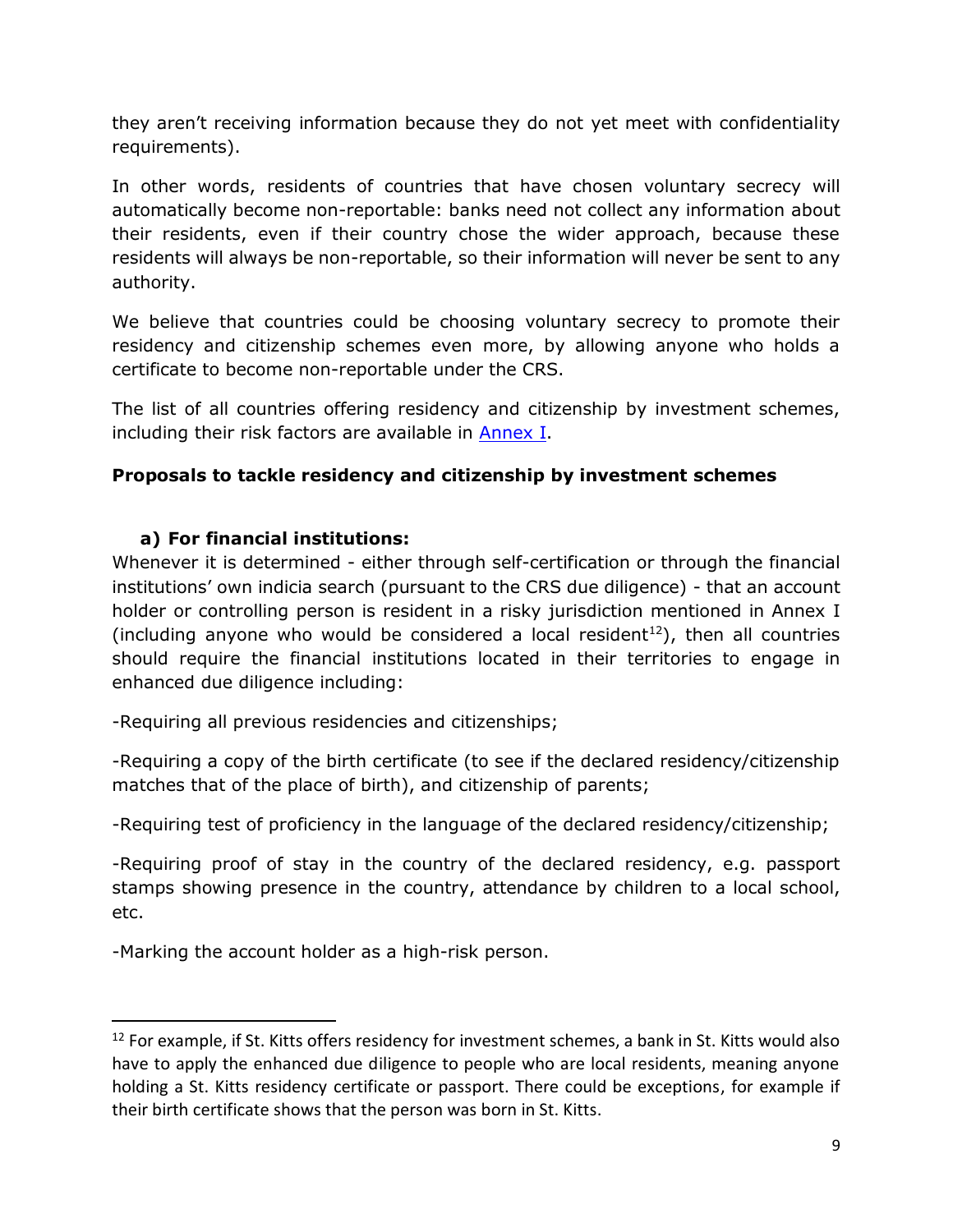#### <span id="page-9-0"></span>**b) For countries receiving information about residents for whom they have no tax returns and who appear to not be subject to tax in their jurisdiction:**

-Share information spontaneously about them with the country or countries in which they suspect they may actually be resident (e.g. based on their name: data on account holders with Chinese names may be shared with China, Hong Kong, Macao and Taiwan).

-Report to the OECD Secretariat on all the account holders who appear not to be relevant for tax purposes in their jurisdiction.

-Publish statistics on the total number of accounts and the total account balance of account holders who appear not to be relevant for tax purposes in that jurisdiction, e.g. because they do not have to file tax returns in that jurisdiction.

#### <span id="page-9-1"></span>**c) For countries issuing residency and citizenship schemes for investment:**

- Share information spontaneously with the country of nationality or (previous) residence drawing attention to the fact that their national/resident has become a resident/citizen of the new jurisdiction.

- Publish statistics on the total number of individuals (without revealing their names) who have acquired a residency or citizenship for investment, and list all the countries where such individuals used to be residents or citizens. For example, in 2014 20 Argentines and 10 Brazilians acquired St. Kitts residency.

## <span id="page-9-2"></span>**d) For all countries, based on other schemes to avoid CRS reporting:**

- [Publish statistics](https://www.taxjustice.net/wp-content/uploads/2013/04/TJN_AIE_ToR_Mar-1-2017.pdf)<sup>13</sup> on an annual basis on the total number of accounts held by local residents, at least since the year 2013.

[Explanation: it is possible to fake someone's residency not only with passports and residency certificates, but also with utility bills or other documents that "prove" or demonstrate someone's residency. Given that the CRS is about exchanging banking information about non-residents with their country of residence, an individual may try to become "non-reportable" (and thus avoid reporting of their banking information) by pretending to be a resident in the same country where the bank is located. Banks don't collect information on local residents for CRS purposes because they wouldn't need to send that information to any foreign authority. Pretending to be a local resident may thus be used to avoid CRS reporting. Countries should publish statistics about the number of accounts held by local residents since 2013 (when there was no need to pretend to be a local resident) and all subsequent years. If the

 $\overline{a}$ 

 $13$  See a broader explanation of CRS statistics here (page 37): [https://www.taxjustice.net/wp](https://www.taxjustice.net/wp-content/uploads/2013/04/TJN_AIE_ToR_Mar-1-2017.pdf)[content/uploads/2013/04/TJN\\_AIE\\_ToR\\_Mar-1-2017.pdf;](https://www.taxjustice.net/wp-content/uploads/2013/04/TJN_AIE_ToR_Mar-1-2017.pdf) 3.6.2018.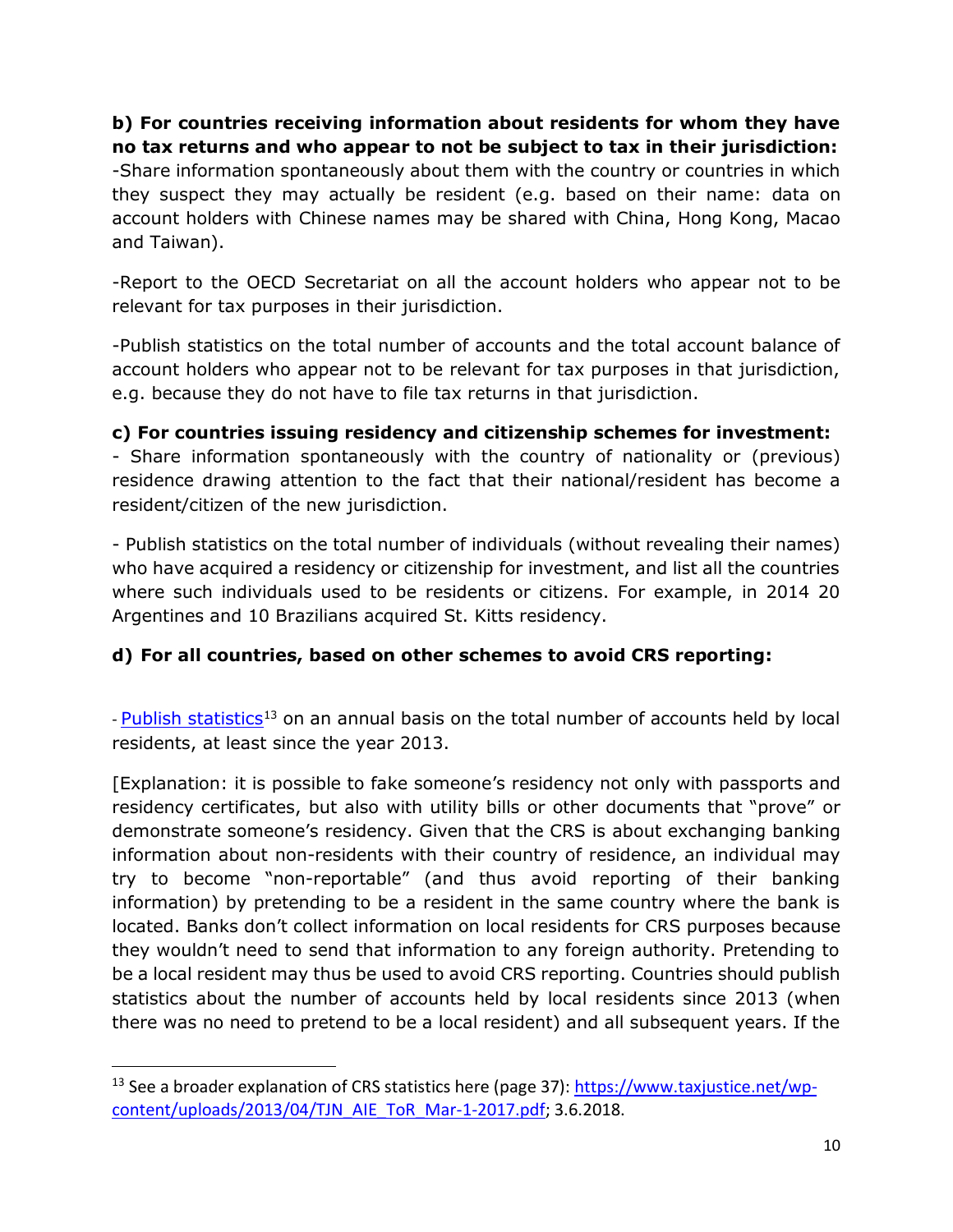number of accounts held by local residents increased throughout the years, this could mean that non-residents are pretending to be local residents as a way of avoiding CRS reporting.]

- Consider all persons with a power of attorney or any right to manage the account (e.g. right to withdraw money or make transfers) as an account holder for CRS purposes, and report their banking information to their country of residence, especially if the account holder is resident in a non-participating jurisdiction

[Explanation: we have heard of the following illegal scheme. A German, for example, could "rent" a passport from someone resident in a non-participating jurisdiction, say Serbia. With this passport, and very likely using an agent or some representative, the German would open an account in say, a Swiss bank, with the Serbian as the account holder and the German as the individual with power of attorney with the right to manage the account. If the scheme works, no one suffers the consequences: given that Serbia is not participating in the CRS, the account would be considered non-reportable, so no one (especially not Germany) would find out about the account. The German would also be safe because the Serbian would never find out that a bank account exists under his/her name, so he/she wouldn't be able to use any of the money either. One could argue that the German could directly open the account in a Serbian bank and avoid all the hassle. However, the German may prefer to keep the money in a safer place, e.g. Switzerland, as long as the scheme works]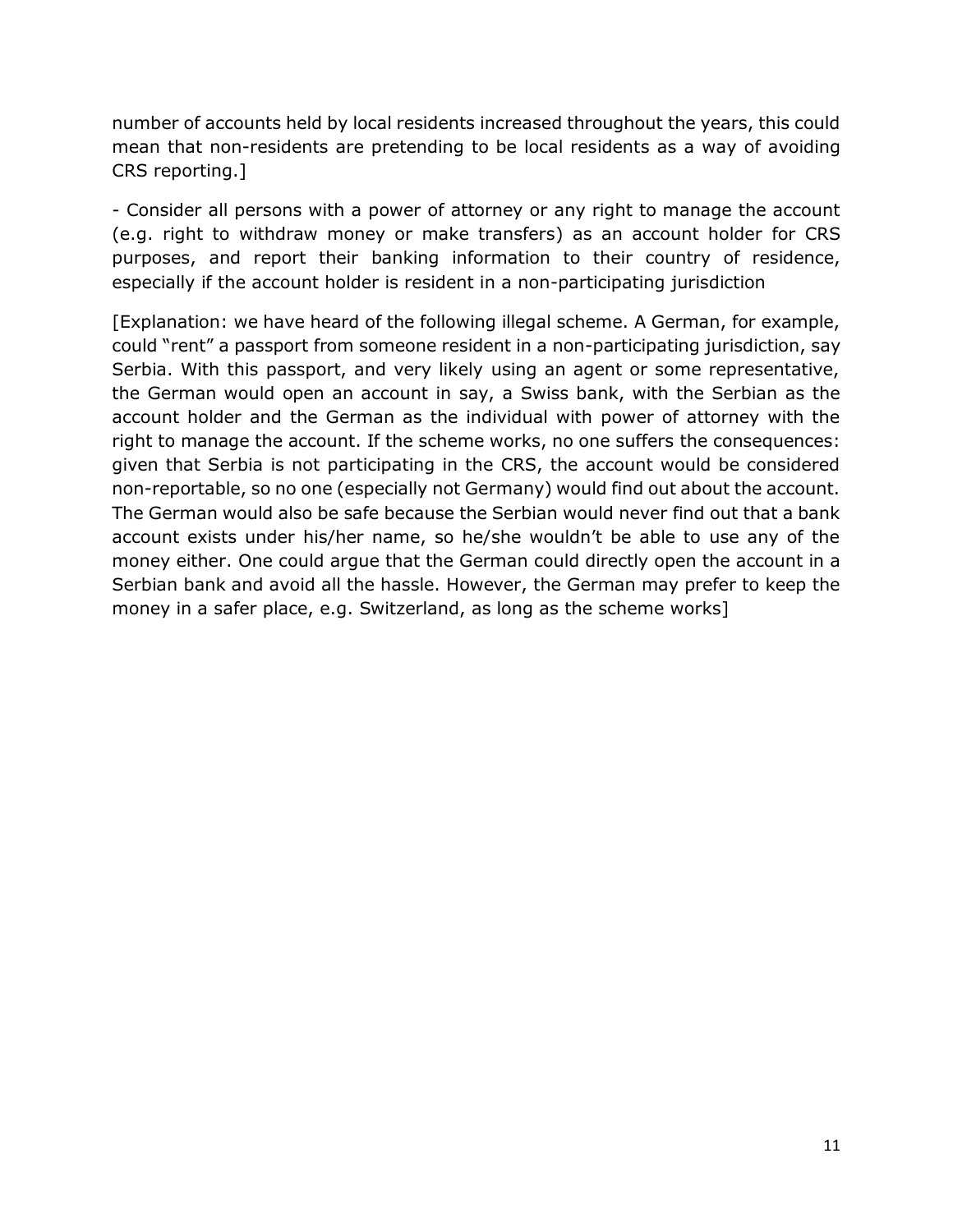### <span id="page-11-0"></span>**Annex I: List of Risky Jurisdictions offering residency and citizenship by investment schemes**

The following list is based on the Tax Justice Network's **[Financial Secrecy Index](https://www.financialsecrecyindex.com/)** (FSI) published in 2018, as assessed under [key indicator 12.](https://financialsecrecyindex.com/PDF/12-Consistent-Personal-Income-Tax.pdf)

In some cases, countries' information has been updated since the FSI publication. The list also includes countries that aren't covered by the FSI.

Jurisdictions which run a citizenship-by-investment (CBI) or residency-byinvestment (RBI) schemes, in addition to reduced or increased factors.

| <b>Risk</b>                                             | <b>Jurisdiction</b>           | <b>Type of</b><br><b>Scheme</b> | <b>Description</b>                                                                                                                                                 |
|---------------------------------------------------------|-------------------------------|---------------------------------|--------------------------------------------------------------------------------------------------------------------------------------------------------------------|
| Chose<br>voluntary<br>secrecy                           | Barbados <sup>14</sup>        | <b>RBI</b>                      | Barbados offers "Special-entry permits", which are similar to a<br>permanent resident status, for high-net-worth individuals owning<br>assets of more than 5M USD. |
|                                                         | <b>Belize</b>                 | <b>RBI</b>                      | People older than 45 years can obtain a residency permit in Belize<br>against a proof of a monthly income higher than 2000 USD.                                    |
|                                                         | Cayman<br>Islands#            | <b>RBI</b>                      | The Cayman Islands offer permanent resident status to persons<br>investing approximately 2M USD in real estate.                                                    |
|                                                         | Costa Rica                    | <b>RBI</b>                      | Temporary resident permits are issued against real estate<br>investment of 200.000 USD. Permanent resident permits are issued<br>after three years of residency.   |
| (MCAA's                                                 | Cyprus                        | <b>CBI</b>                      | Cyprus has a citizenship-by-investment scheme.                                                                                                                     |
| Annex A)                                                | Montserrat                    | <b>RBI</b>                      | Montserrat offers resident status to individuals making investments<br>starting at 150,000 USD.                                                                    |
|                                                         | Samoa                         | <b>CBI</b>                      | Samoa offers passports against an investment of 1.65M USD and 3<br>years of waiting with a physical presence of 15 days in Samoa each<br>year.                     |
|                                                         | St Lucia                      | <b>CBI</b>                      | St Lucia has a citizenship-by-investment programme.                                                                                                                |
|                                                         | Turks & Caicos<br>Islands $*$ | <b>RBI</b>                      | Residence permits in the Turks & Caicos Islands can be obtained<br>through investments starting at 300.000 USD.                                                    |
| <b>Not</b><br>participating<br>in the CRS <sup>15</sup> | Botswana                      | <b>RBI</b>                      | Residence permits can be obtained in Botswana through<br>investment starting at around 43.000 EUR.                                                                 |
|                                                         | Dominica                      | <b>CBI</b>                      | Dominica has a citizenship-by-investment scheme.                                                                                                                   |

 $\overline{\phantom{a}}$ 

<sup>&</sup>lt;sup>14</sup> Barbados was not listed as jurisdiction under annex A in the Financial Secrecy Index, since we now use more updated information about exchange relationships.

<sup>&</sup>lt;sup>15</sup> The U.S. [is not participating in the CRS](https://www.oecd.org/tax/transparency/AEOI-commitments.pdf) and it also has a residence by investment program where it will give green cards to individuals who invest at least 500.000 USD. Nevertheless, we consider that the U.S. residency by investment scheme would be unlikely to be used to avoid CRS reporting because anyone holding a green card would be considered reportable under the U.S. FATCA framework (the U.S. equivalent of the CRS). [This doesn't mean that the U.S. poses no risks for](https://www.greens-efa.eu/legacy/fileadmin/dam/Documents/Studies/Taxation/The_US_as_a_tax_haven_Implications_for_Europe_11_May_FINAL.pdf)  [avoiding the CRS. On the contrary.](https://www.greens-efa.eu/legacy/fileadmin/dam/Documents/Studies/Taxation/The_US_as_a_tax_haven_Implications_for_Europe_11_May_FINAL.pdf) While the U.S. residency scheme is unlikely to be used to avoid the CRS, a much cheaper option is offered: any individual could simply hold their money in U.S.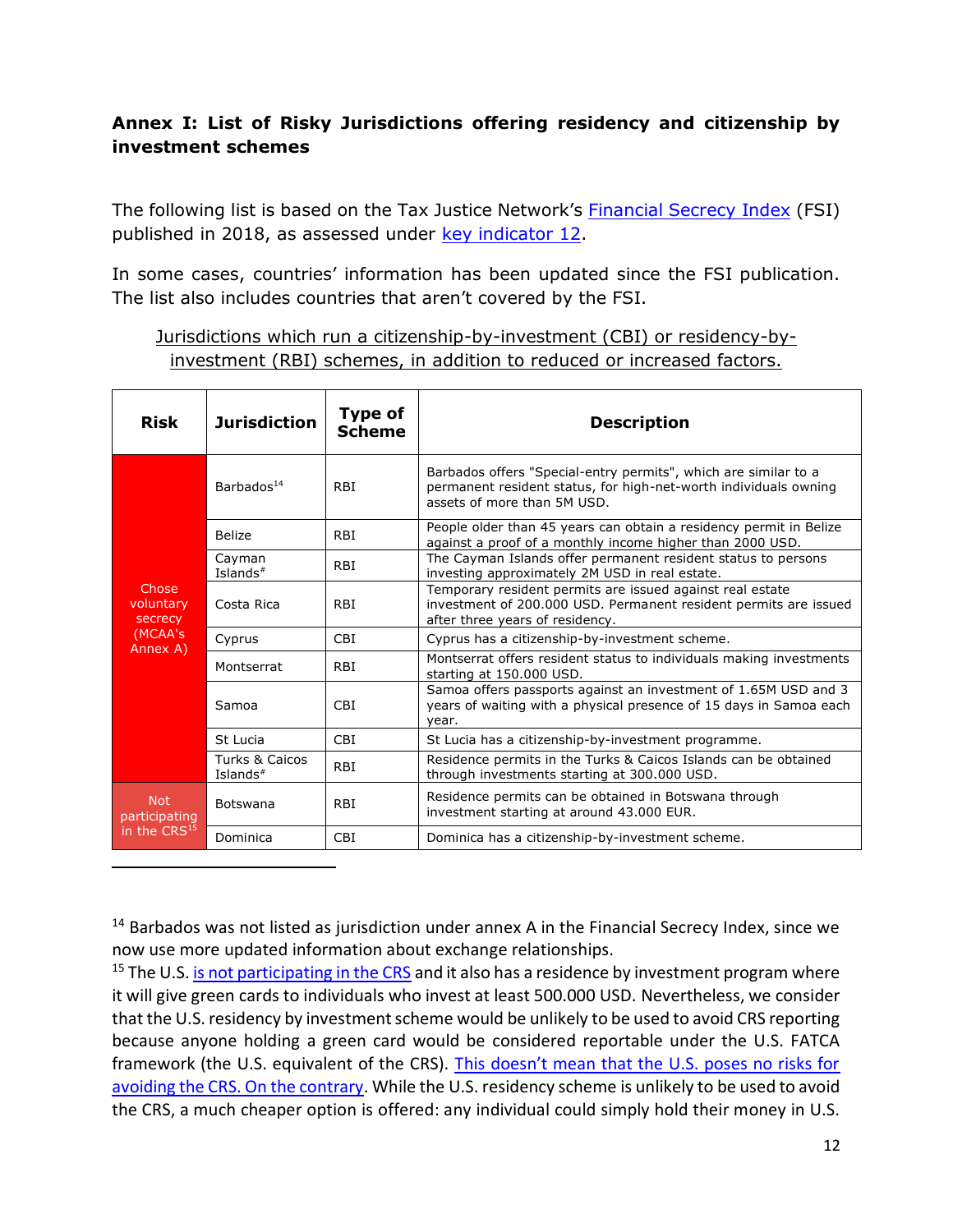|                                 | Dominican<br>Republic                 | <b>RBI</b> | Permanent residency can be obtained via real estate investment of<br>200.000 USD.                                                                                                                           |
|---------------------------------|---------------------------------------|------------|-------------------------------------------------------------------------------------------------------------------------------------------------------------------------------------------------------------|
|                                 | Guatemala                             | <b>CBI</b> | Guatemala has a citizenship-by-investment programme requiring a<br>donation of 65.000 USD.                                                                                                                  |
|                                 | Paraguay                              | <b>RBI</b> | A residence permit can be obtained in Paraguay after a deposit of<br>5200 USD in a bank account in Paraguay.                                                                                                |
|                                 | Philippines                           | <b>RBI</b> | The "Special Investor's Resident Visa" can be obtained through an<br>investment of 75.000 USD in a local company in certain sectors<br>and entitles to indefinite residency.                                |
|                                 | Thailand                              | <b>RBI</b> | Residence visas can be obtained in Thailand by paying fees starting<br>at 15.000 USD.                                                                                                                       |
|                                 | Ukraine                               | <b>RBI</b> | There is a Residency-by-Investment scheme available starting at<br>100.000 EUR.                                                                                                                             |
|                                 | Vanuatu <sup>#</sup>                  | <b>CBI</b> | Vanuatu has a citizenship-by-investment programme.                                                                                                                                                          |
|                                 | Comoros*                              | CBI        | Citizenship of the Comoros can be obtained at a fee of 45000 USD.                                                                                                                                           |
|                                 | Serbia*                               | <b>CBI</b> | Serbian citizenship can be obtained through payment of 100000<br>EUR.                                                                                                                                       |
|                                 | Antigua<br>&<br><b>Barbuda</b>        | CBI        | Antigua and Barbuda offers four different citizenship-by-investment<br>schemes starting at 250.000 USD. There is a physical residency<br>requirement of 35 days per year during the first 5 years.          |
|                                 | <b>Bahamas</b>                        | <b>RBI</b> | A Bahamas permanent residency permit can be obtained via a real<br>estate investment of more than 250,000 USD.                                                                                              |
|                                 | <b>Bahrain</b>                        | <b>RBI</b> | Residence permits can be obtained by purchasing real estate in a<br>tourist zone with a value of more than 133.000 USD or by investing<br>in company shares in Bahrain of a value of more than 266.000 USD. |
| No personal<br>income tax       | Monaco                                | <b>RBI</b> | Residency permits are offered to individuals who deposit 500.000<br>EUR in a bank account and purchase real estate with a value of at<br>least 500.000 EUR.                                                 |
|                                 | Kitts<br>St<br>and<br><b>Nevis</b>    | <b>CBI</b> | St Kitts and Nevis has a citizenship-by-investment programme.                                                                                                                                               |
|                                 | United<br>Arab<br>Emirates<br>(Dubai) | <b>RBI</b> | There is a Residency-by-Investment scheme available starting at<br>272,000 USD.                                                                                                                             |
| Tax only<br>source<br>income or | Ireland                               | <b>RBI</b> | Investors can get residency permission through investments starting<br>at 1M EUR. There is no residency requirement to maintain status,<br>except for a visit once a year.                                  |

banks and this way avoid the CRS (given that the U.S. is not a participating jurisdiction, U.S. banks will not exchange any information pursuant to the CRS). The U.S. may still exchange information on non-resident account holders if it has a FATCA-based inter-governmental agreement with the country where the account holder is resident. However, since the U.S. will not send information to other countries at the beneficial ownership level, any individual could avoid being reported both under the CRS and under FATCA if he/she holds money in U.S. banks through an entity (not in their own name; see [here](https://www.taxjustice.net/2015/01/26/loophole-usa-vortex-shaped-hole-global-financial-transparency-2/) and here for more details). For this reason, the U.S. represents a major risk to the CRS, not because of its residency by investment scheme, but because of its refusal to join the CRS or to exchange with other countries as much information as it receives from them under FATCA-based agreements.

 $\overline{\phantom{a}}$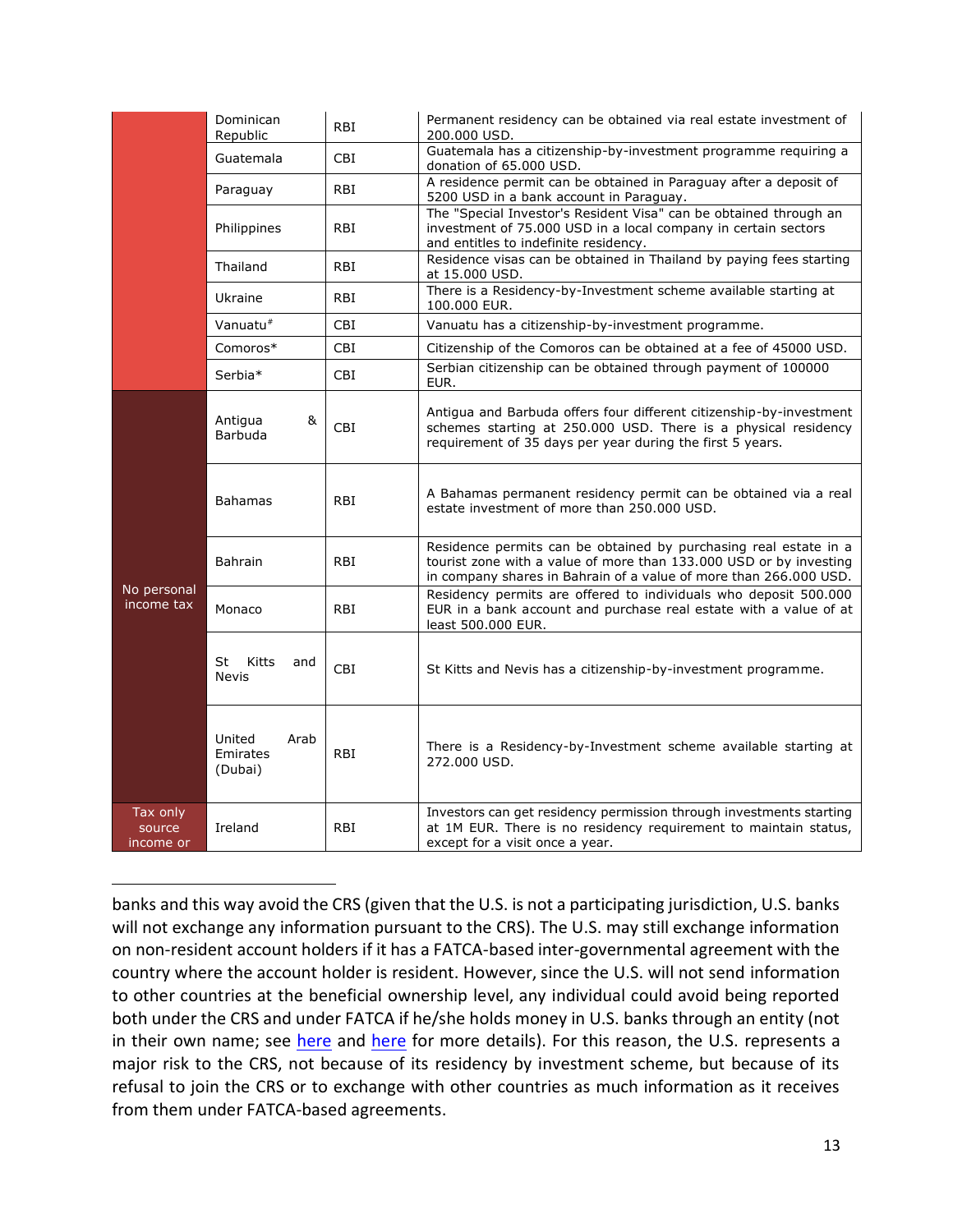| foreign<br>income                     |                      |            | Ireland taxes income by non-domiciled residents only when it is<br>remitted to Ireland.                                                                                                                                                                                                                                                                                                      |
|---------------------------------------|----------------------|------------|----------------------------------------------------------------------------------------------------------------------------------------------------------------------------------------------------------------------------------------------------------------------------------------------------------------------------------------------------------------------------------------------|
| when                                  |                      |            | Residence permits can be obtained in South Korea through an                                                                                                                                                                                                                                                                                                                                  |
| remitted to<br>the<br>jurisdiction    | Korea                | <b>RBI</b> | investment starting at 450.000 USD.<br>Non-permanent residents (those who are present for less than 60<br>out of 12 months) are only taxed on the income remitted to Korea.                                                                                                                                                                                                                  |
|                                       | Malaysia<br>(Labuan) | <b>RBI</b> | Malaysia issues a 10-year visa with proof of financial assets of<br>82.000 USD                                                                                                                                                                                                                                                                                                               |
|                                       |                      |            | Malaysia taxes its residents on a territorial base.                                                                                                                                                                                                                                                                                                                                          |
|                                       |                      |            | Malta has a citizenship-by-investment programme.                                                                                                                                                                                                                                                                                                                                             |
|                                       | Malta                | <b>CBI</b> | Malta taxes income by non-domiciled residents only when it is<br>remitted to Malta.                                                                                                                                                                                                                                                                                                          |
|                                       | Mauritius            | <b>CBI</b> | Mauritius has a citizenship-by-investment program.                                                                                                                                                                                                                                                                                                                                           |
|                                       |                      |            | Worldwide income is taxed on a remittance basis.                                                                                                                                                                                                                                                                                                                                             |
|                                       | Panama               | <b>CBI</b> | Panama has a citizenship-by-investment programme.                                                                                                                                                                                                                                                                                                                                            |
|                                       |                      |            | Panama taxes its residents on a territorial basis.                                                                                                                                                                                                                                                                                                                                           |
|                                       |                      | <b>RBI</b> | Residency permits can be obtained through real estate investments.                                                                                                                                                                                                                                                                                                                           |
|                                       | Seychelles           |            | Income of residents is taxed on a territorial base.                                                                                                                                                                                                                                                                                                                                          |
|                                       | Andorra              | <b>RBI</b> | Andorra has a Residency-by-Investment scheme, where residency<br>status can be acquired through an investment of 250.000 USD. In<br>theory, the individual needs to be physically present for more than<br>183 days a year in Andorra, but there are no strict controls.<br>Only the gains resulting from the sale of real estate in Andorra are<br>taxed, other capital gains are exempted. |
|                                       | Aruba                | <b>RBI</b> | An annually renewable residency permit can be obtained in Aruba<br>for persons of independent means who can prove that they earn<br>more than approximately 55.000 USD from interest rates or real<br>estate in OECD countries.<br>Most capital gains, except from shares that represent an interest of<br>more than 25% in the business and from business activities, are<br>exempted.      |
|                                       | <b>Bulgaria</b>      | RBI        | Bulgaria offers permanent resident status to people from non-EU<br>countries through various investment programmes starting at<br>70.000 USD. There is no residency requirement.                                                                                                                                                                                                             |
|                                       |                      |            | Interests and discounts on bonds are exempt from taxation.                                                                                                                                                                                                                                                                                                                                   |
| Moderate<br>risk: certain<br>kinds of | Curacao              | <b>RBI</b> | According to various sources, it is enough to prove sufficient means<br>in order to obtain a residency permit in Curacao.                                                                                                                                                                                                                                                                    |
| investment                            |                      |            | Curacao does not tax capital gains from privately held assets.                                                                                                                                                                                                                                                                                                                               |
| income is<br>exempt                   | Gibraltar            | RBI        | Gibraltar offers residency status to high-net-worth individuals and<br>"self-sufficiency" residency permits. There is no requirement of<br>physical presence to maintain the status.                                                                                                                                                                                                         |
|                                       |                      |            | Gibraltar does not tax capital gains.                                                                                                                                                                                                                                                                                                                                                        |
|                                       | Greece               | RBI        | Greece offers permanent resident status through business or real<br>estate investment starting at 250.000 USD.<br>Capital gains on listed shares are exempt if less than 0,5% of the<br>company's shares are held by the individual.                                                                                                                                                         |
|                                       | Grenada              | CBI        | Citizenship-by-Investment programme requiring an investment of<br>more than 200.000 USD; no residency requirement.                                                                                                                                                                                                                                                                           |
|                                       |                      |            | Grenada does not tax capital gains.<br>Investors can get a residency permission against investments                                                                                                                                                                                                                                                                                          |
|                                       | Guernsey             | RBI        | starting at 1M GBP of which 750.000 must be in British government<br>bonds or shares of trading companies.                                                                                                                                                                                                                                                                                   |
|                                       |                      |            | Guernsey does not tax capital gains.                                                                                                                                                                                                                                                                                                                                                         |
|                                       | Italy                | RBI        | Italy offers investor visas for individuals investing around 300.000<br>EUR in real estate or similar.                                                                                                                                                                                                                                                                                       |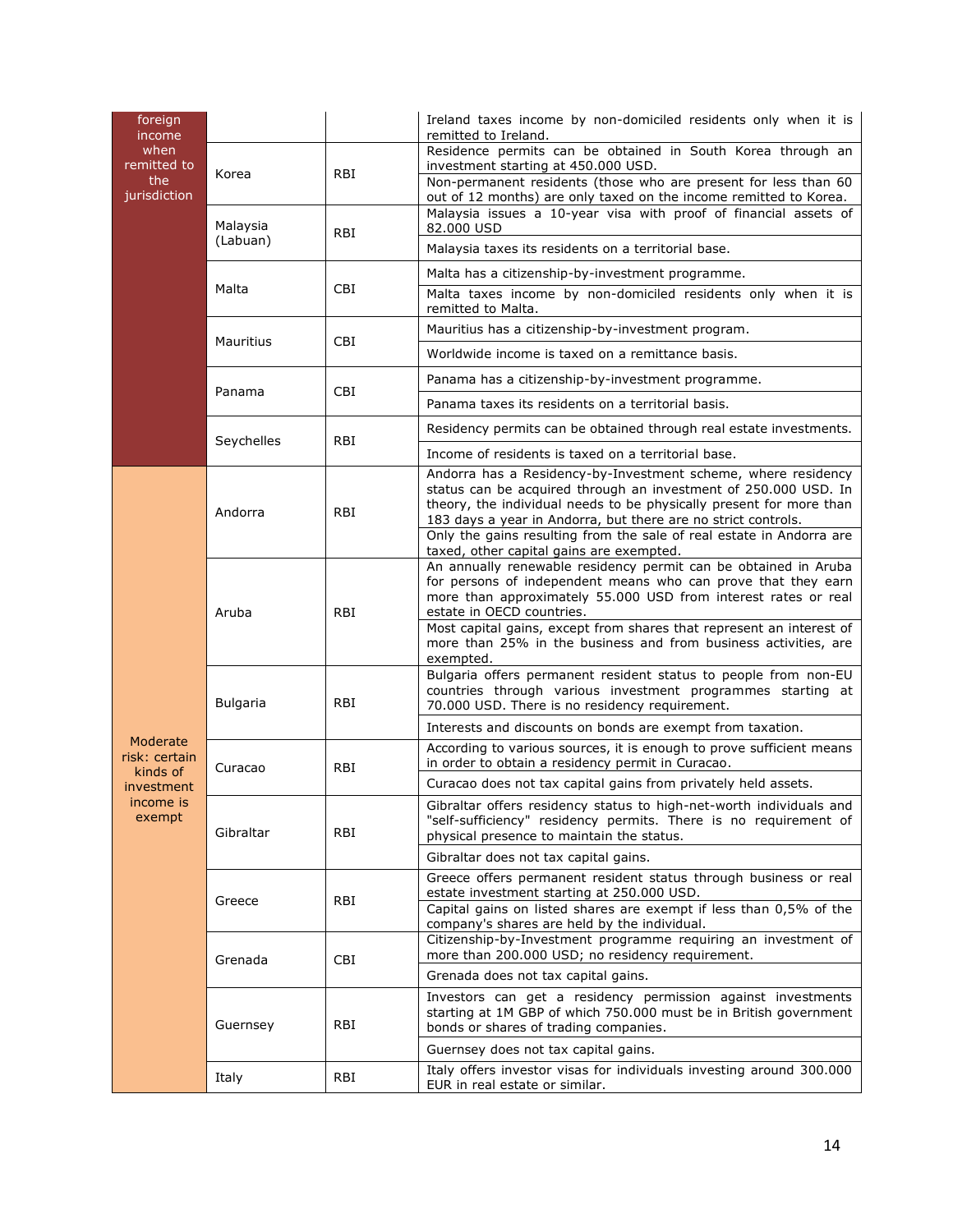|                                           |                       |            | Newly resident high-net-worth individuals may apply to pay a lump-<br>sum "substitute tax" of 100.000 EUR on their foreign source income.                                                                                                                                                                                                                                                                                                                    |
|-------------------------------------------|-----------------------|------------|--------------------------------------------------------------------------------------------------------------------------------------------------------------------------------------------------------------------------------------------------------------------------------------------------------------------------------------------------------------------------------------------------------------------------------------------------------------|
|                                           | Jersey                | <b>RBI</b> | Jersey has a residency-by-investment program starting at 136.000<br>USD.                                                                                                                                                                                                                                                                                                                                                                                     |
|                                           |                       |            | Jersey does not tax capital gains.                                                                                                                                                                                                                                                                                                                                                                                                                           |
|                                           | <b>Netherlands</b>    | <b>RBI</b> | The Netherland gives residency permits to individuals who invest at<br>least 1.250.000 EUR into a Dutch company or fund.                                                                                                                                                                                                                                                                                                                                     |
|                                           |                       |            | The Netherlands does not tax capital gains, except from business<br>activities and substantial shareholdings.                                                                                                                                                                                                                                                                                                                                                |
|                                           | Portugal<br>(Madeira) | <b>RBI</b> | Portugal offers residency permits through investments starting at<br>250.000 EUR.                                                                                                                                                                                                                                                                                                                                                                            |
|                                           |                       |            | Portugal has a "non-habitual residents" tax regime, which allows for<br>an exemption of investment income from taxation.                                                                                                                                                                                                                                                                                                                                     |
|                                           | South Africa          | <b>RBI</b> | Residency permits are granted to individuals with a net worth of<br>more than around 900.000 USD.                                                                                                                                                                                                                                                                                                                                                            |
|                                           |                       |            | Dividends from foreign companies are not taxed if more than 10%<br>of the shares are held by the individual.                                                                                                                                                                                                                                                                                                                                                 |
|                                           | Switzerland           | <b>RBI</b> | Swiss residency permits can be obtained by financially independent<br>persons.                                                                                                                                                                                                                                                                                                                                                                               |
|                                           |                       |            | Except for real estate, capital gains are not subject to taxation in<br>Switzerland.                                                                                                                                                                                                                                                                                                                                                                         |
|                                           | Australia             | <b>RBI</b> | Australia offers investor visas. Residency requirements vary but<br>generally do not exceed 40 days per year.                                                                                                                                                                                                                                                                                                                                                |
|                                           | Austria               | CBI.       | Austria has a citizenship-by-investment programme requiring an<br>investment of more than 3M EUR; no residency requirement.                                                                                                                                                                                                                                                                                                                                  |
|                                           | China                 | <b>RBI</b> | Individuals can apply for permanent resident status in China, if they<br>make investments of more than 500.000 USD in certain industries<br>have been maintained for 3 years.                                                                                                                                                                                                                                                                                |
|                                           | Colombia*             | RBI        | It is possible to obtain a permanent residency visa through an<br>investment of around 140.000 USD in real estate or Colombian<br>company shares. There is no requirement to reside in Colombia.                                                                                                                                                                                                                                                             |
| Lower Risk:<br>they do not<br>meet any of | Latvia                | <b>RBI</b> | Latvia provides residency permits through investments starting at<br>approximately 40.000 USD, requiring physical presence of 1 day per<br>year.                                                                                                                                                                                                                                                                                                             |
| the above<br>criteria                     | Mexico                | <b>RBI</b> | Renewable temporary resident permits can be obtained against real<br>estate investments of approximately 175.000 USD.                                                                                                                                                                                                                                                                                                                                        |
|                                           | New Zealand           | <b>RBI</b> | New Zealand offers investor visas through investments starting at<br>2.1M USD. There is a physical residency requirement during the first<br>four (three when higher amounts are invested), but it is only 146<br>days per year (only 88 days over three years in the case of higher<br>amounts). Moreover, there is evidence of exceptions when<br>investment can also lead to citizenship, such in the case of the US<br>American millionaire Peter Thiel. |
|                                           | Spain                 | RBI        | Residence permits can be obtained in Spain through investment<br>starting at 500.000 EUR.                                                                                                                                                                                                                                                                                                                                                                    |
|                                           | Turkey                | CBI        | Turkey has a programme where citizenship can be obtained through<br>real estate investment among other options.                                                                                                                                                                                                                                                                                                                                              |

\* Countries not covered by the Financial Secrecy Index

# Countries that in addition to other risk factors also levy no income tax

Source: TJN's Financial Secrecy Index, key indicator 12, principally based on

For citizenship/residency schemes:

- Christians, Allison 2017: Buying in: Residence and Citizenship by Investment (SSRN Scholarly Paper ID 3043325), Rochester, NY, in: https://papers.ssrn.com/abstract=3043325; 27.9.2017. Updated data kindly provided by Prof. Christians as of 26 September 2017.

For participation in CRS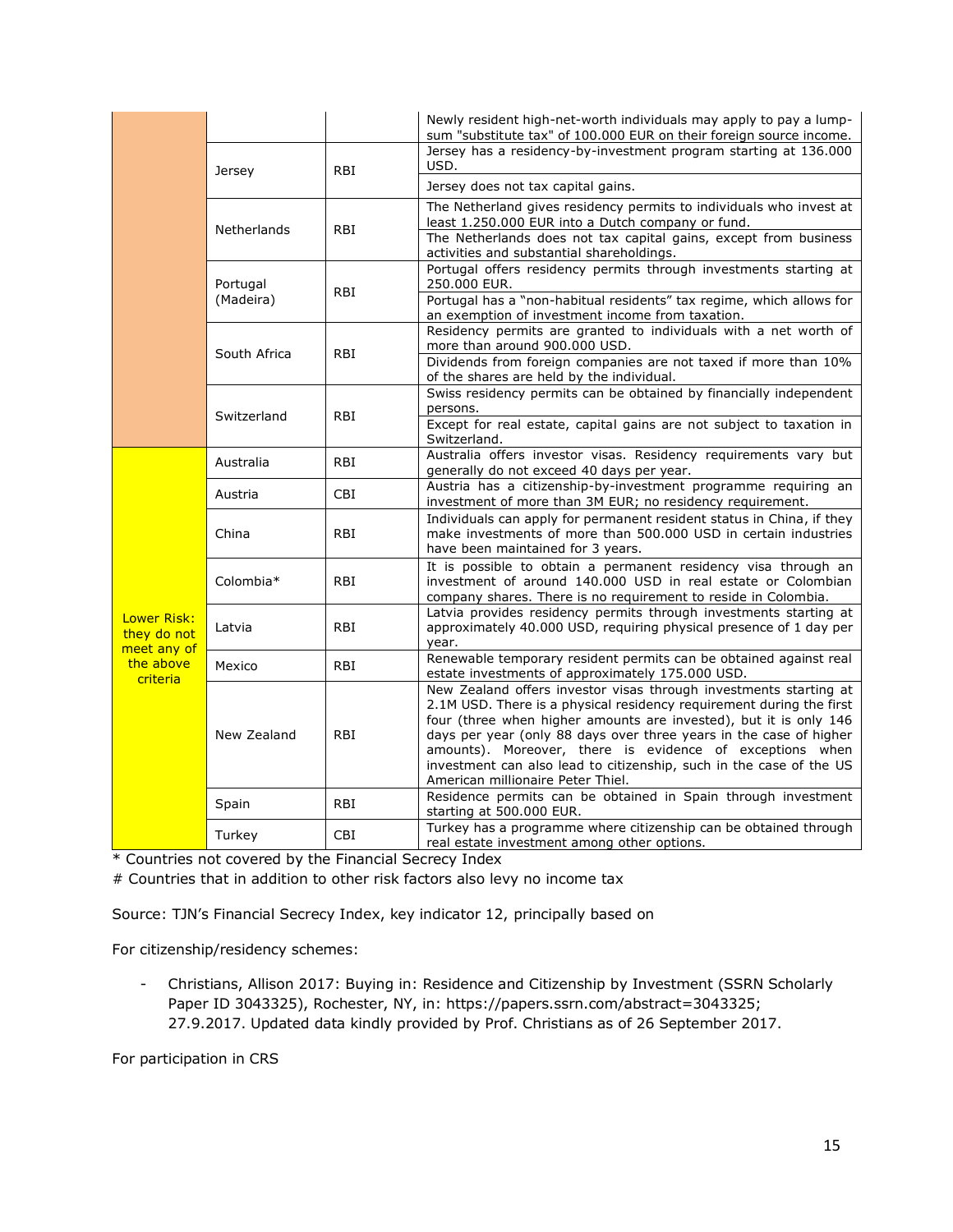- OECD 2018: Signatories of the Multilateral Competent Authority Agreement on Automatic Exchange of Financial Account Information and Intended First Information Exchange Date. Status as of 15 January 2018. In: http://www.oecd.org/tax/automatic-exchange/internationalframework-for-the-crs/MCAA-Signatories.pdf

For Annex A countries:

- OECD 2018: Activated Exchange Relationships for CRS Information. In: http://www.oecd.org/tax/automatic-exchange/international-framework-for-the-crs/exchangerelationships/#d.en.345426, as of December 21, 2017

For information on personal income tax:

- PWC Tax Summaries 2017. Available at [http://taxsummaries.pwc.com/,](http://taxsummaries.pwc.com/) data as of 31/10/2017
- IBFD 2017

Additional sources are listed below:

Andorra: PIT: [http://www.impostos.ad/impost-sobre-la-renda-de-les-persones-fisiques,](http://www.impostos.ad/impost-sobre-la-renda-de-les-persones-fisiques) last checked on 31/10/2017

Antigua & Barbuda: PIT: https://www.henleyglobal.com/citizenship-antigua-taxation/, last checked on 31/10/2017

Aruba: Residency/Citizenship: https://www.dimasaruba.aw/en/applicants/living/retiree-interest-rateearner/, last checked on 31/10/2017

Bahamas: Residency/Citizenship: http://www.walshww.com/living-bahamas-bahamas-residencypermit/, last checked on 31/10/2017; PIT: http://www.bradleyhackford.com/en/bahamas-relocationbahamas-tax-residency/, last checked on 31/10/2017

Bahrain: Residency/Citizenship: http://npra.gov.bh/en/services/visa-and-residence-permit/residencepermit/self-sponsorship/, last checked on 31/10/2017

Barbados: Residency/Citizenship: http://barbadosoffshoreadvisor.com/barbados-immigration-for-highnet-worth-individuals/, last checked on 31/10/2017

Belize: Residency/Citizenship: http://www.walshww.com/belize-residency-permit-retirement-programqrp/, last checked on 31/10/2017

Botswana: Residency/Citizenship: http://www.walshww.com/botswana-residence-permit-byinvestment/, last checked on 31/10/2017

China: Residency/Citizenship: https://www.travelchinaguide.com/embassy/visa/refusal.htm, last checked on 31/10/2017

Curacao: Residency/Citizenship: http://www.doingbusinessdutchcaribbean.com/curacao-88769/immigration-requirements-94946/immigration-requirements-formalities, last checked on 31/10/2017

Dominican Republic: Residency/Citizenship: http://www.residencydr.com/get-informed/needgreaters/, last checked on 31/10/2017